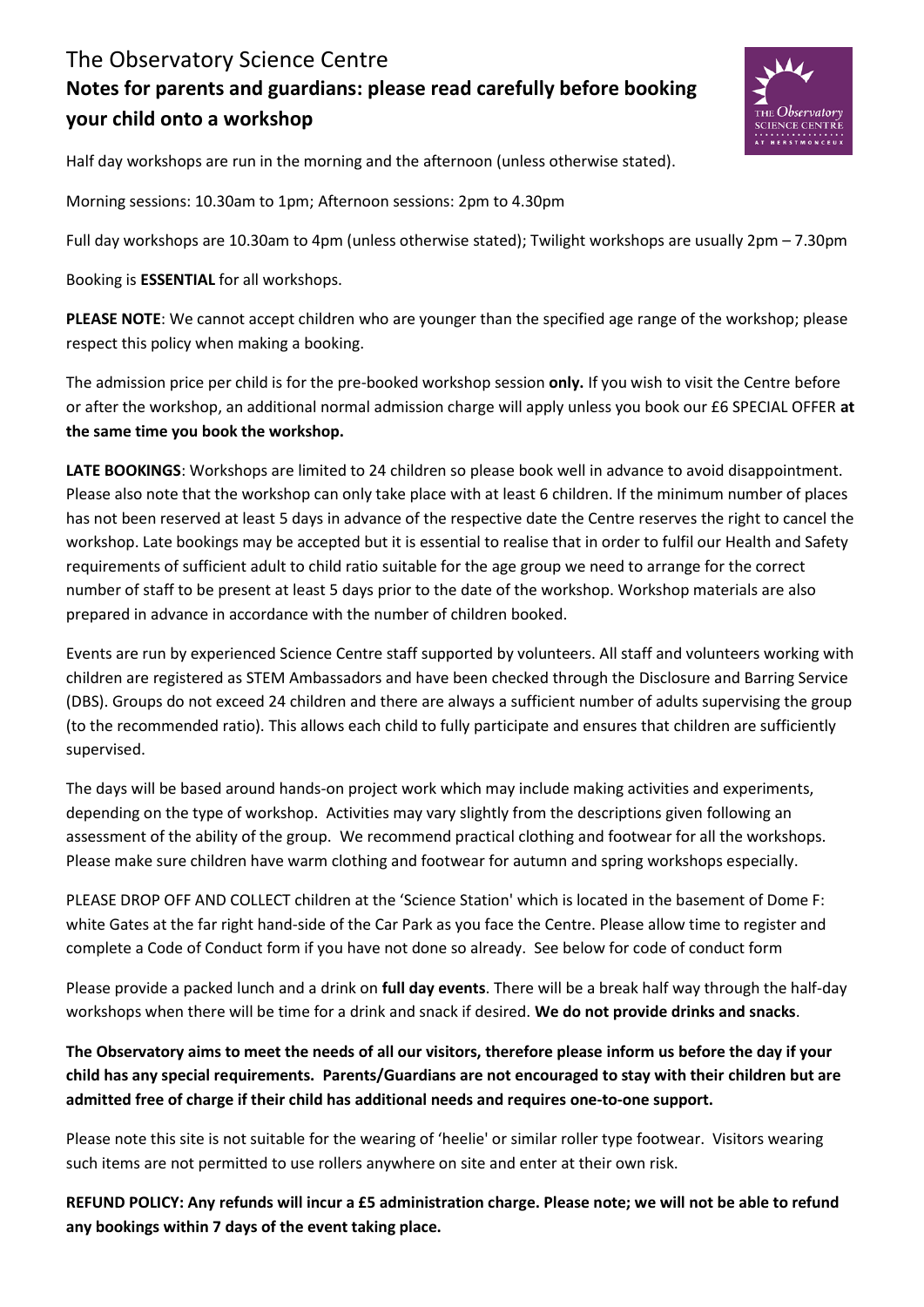## **Code of Conduct and Registration Form**

Please bring your Booking Confirmation with you on the day. If you purchased £6 admission then you will be issued with a wrist band which must be worn. The special offer admission can only be purchased at the time of booking the workshop.

## **Code of Conduct**

To be completed by the parent/carer before or on arrival at The Centre. Please make your child/children are aware of the details in the code of conduct.

The Observatory Science Centre endeavours to provide all its visitors with an experience that meets their needs and expectations.

## **Our Code of Conduct requires all visitors to:**

*Show respect to others:* Listen to instructions from staff and volunteers and follow their guidance, use workshop materials sensibly and appropriately, share materials, the exhibits and spaces, do not shout or swear. In situations where a child's behaviour is likely to cause offence or create a health or safety risk to themselves or others, The Centre reserves the right to contact the parent/carer immediately and terminate the activity. *Stay safe:* Do not run, climb or throw objects.

*Take care:* Do not mistreat the workshop materials and resources, exhibits, site or surroundings. You are responsible for your own belongings, The Centre cannot be held responsible for any loss or damage to property. You are not permitted to: use any of the plug sockets onsite, to play your own music onsite, or to take photographs of children onsite.

*Keep us informed:* Tell a member of staff if you have any concerns, particularly if you have an accident.

All parents/carers must sign the form to say that their child will adhere to the Code of Conduct and leave their contact details with The Centre Staff. By signing the document below you give your consent for The Observatory Science Centre staff and volunteers to take responsibility for your child during the workshop. Forms must be completed before leaving your child/children.

| Please tick the box if you give your permission for photo's to be taken in the workshop. |
|------------------------------------------------------------------------------------------|
| Photos may be used in future advertising of The Centre.                                  |

|--|--|--|

Relationship to child……………………………………………………………………………………………………………

(I have read and agree with notes for parents and code of conduct)

Name of child/children………………………………………………………………………………………………………...

Contact phone number for the day…………………………………………………….....................................

Alternative phone number………………………………………………………………………………………………….

Password for collection………………………………Name of person collecting …………………………………

ANY OTHER INFORMATION: medical, allergies, special needs………………………………………………..